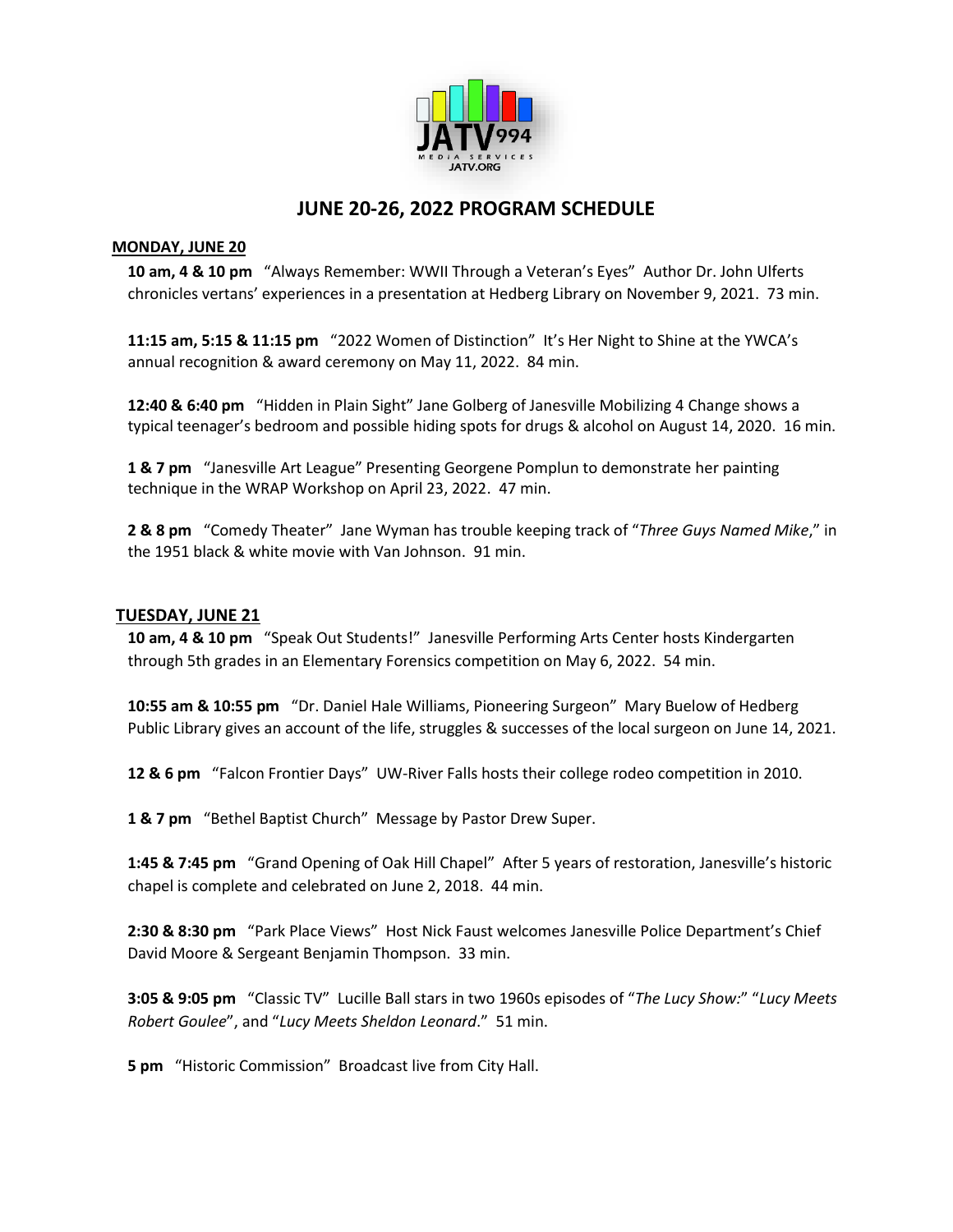

#### **WEDNESDAY, JUNE 22**

 **10 am, 4 & 10 pm** "Cargill United Methodist Church" Service recorded June 12, 2022.

 **11 am** "City Council Meeting" Recorded June 13, 2022. 58 min.

 **12 & 6 pm** "Keeping Joints Healthy After 60" Joint degeneration & arthritis, options for surgery, and ways to prevent problems in the Senior Moments series program on January 11, 2019. 68 min.

 **1:10 & 7:10 pm** "Rotary Botanical Gardens" A tribute to founder Dr. Robert Yahr on June 14, 2014. 12 min.

 **1:30 & 7:30 pm** "Pomeroy Mower Speedway" It's not NASCAR, it's Grasscar! Lawnmower racing outside Edgerton, WI on July 13, 2013. 28 min.

 **2 & 8 pm** "West Milwaukee Street Grand Opening" Celebrating the completion of road work on Janesville's downtown thoroughfare on October 22, 2021. 21 min.

 **2:30 & 8:30 pm** "Action Theater" Bruce Bennett & Ula Holt star in the 1937 black & white movie, "*The New Adventures of Tarzan*." 71 min.

 **5 & 11 pm** "They Call it Fishing" Fun, shenanigans, fellowship and some fishing as a group of men fish in Canada during September 2010. Produced by Donald Allison. 55 min.

# **THURSDAY, JUNE 23**

**10 am, 4 & 10 pm** "Recipes for Life" Dr. Beth presents Healing Foods- chicken noodle soup. 29 min.

 **10:30 am, 4:30 & 10:30 pm** "Team Chicago Challenge" Host Dan Schmitt takes a look back at the AHRMA Nationals at Daytona in 2002. 29 min.

 **11 am, 5 & 11 pm** "Rock for Recovery" Janesville Mobilizing 4 Change, Rock Co. Human Services & community partners offer resources, information, and hope for addicts on October 13, 2021. 49 min.

**12 & 6 pm** "Truth for Today: The Tares Became Evident" Service from Faith Community Church.

 **1 & 7 pm** "2021 Resident Satisfaction Survey" City of Janesville's Communications Specialist, Nick Faust, goes over results of a recent survey on March 25, 2022. 30 min.

 **1:30 & 7:30 pm** "Mystery Theater" William Powell & Mary Astor star in the 1933 black & white movie, "*The Kennel Murders*." 73 min.